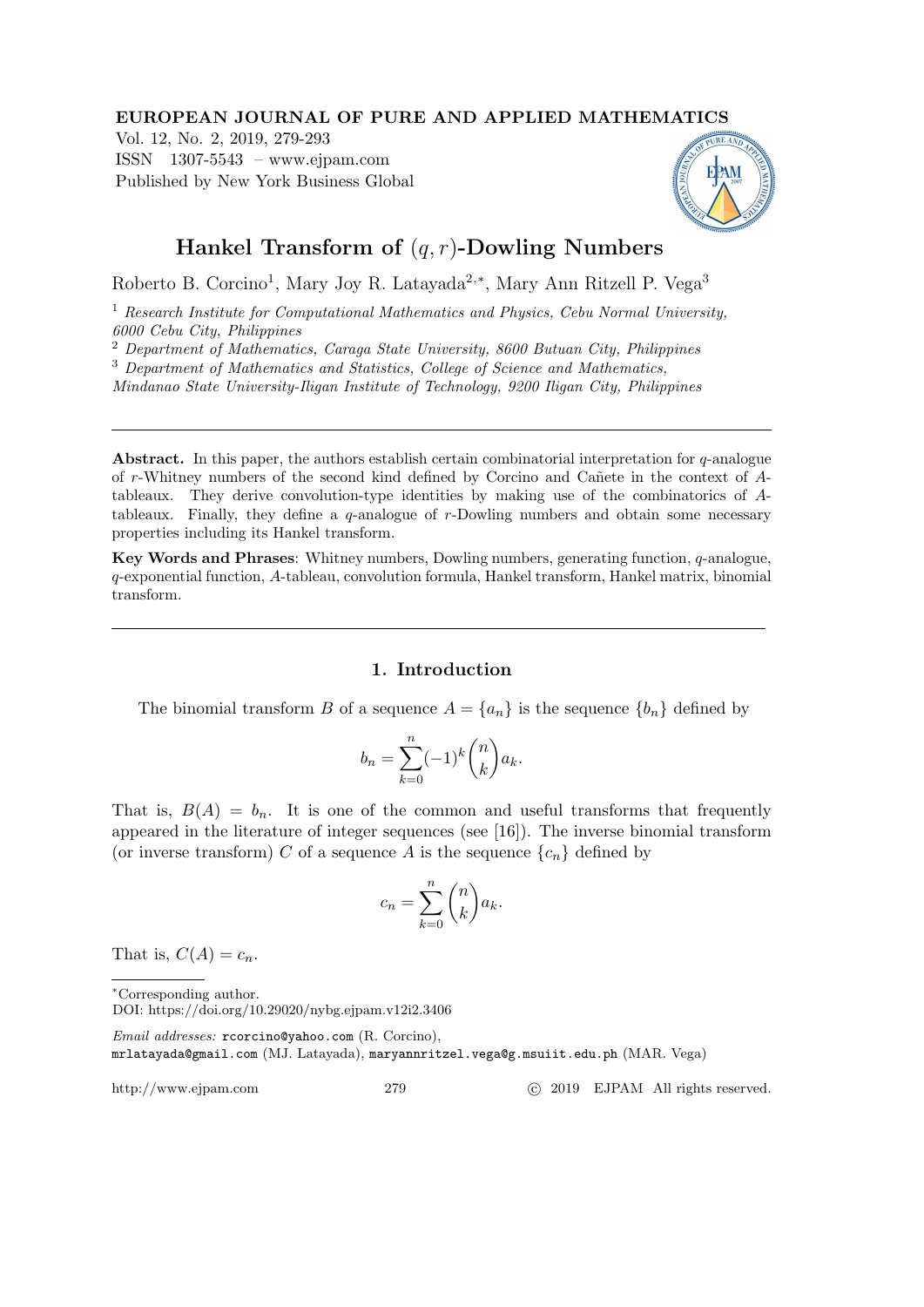The Hankel matrix  $H_n$  of order n of a sequence  $A = \{a_0, a_1, \ldots, a_n\}$  is given by  $H_n = (a_{i+j})_{0 \le i,j \le n}$ . The Hankel determinant  $h_n$  of order of n of A is the determinant of the corresponding Hankel matrix of order n. That is,  $h_n = det(H_n)$ . The Hankel transform of the sequence A, denoted by  $H(A)$ , is the sequence  $\{h_n\}$  of Hankel determinants of A. For instance, the Hankel transform of the sequence of Catalan numbers  $C = \{\frac{1}{n+1}\binom{2n}{n}$  ${n \choose n}$ } $\}_{n=1}^{\infty}$ , is given by

$$
H(C) = \{1, 1, 1, \dots, \}
$$

and the sequence of the sum of two consecutive Catalan numbers,  $a_n = c_n + c_{n+1}$ , with  $c_n$  the nth Catalan numbers, has the Hankel transform

$$
H(a_n) = \{F_{2n+1}\}_{n=0}^{\infty}
$$

where  $F_n$  is the *n*th Fibonacci numbers [12].

One remarkable property of Hankel transform is established by Layman [12], which states that the Hankel transform of an integer sequence is invariant under binomial and inverse transforms. That is, if  $A$  is an integer sequence,  $B$  is binomial transform of  $A$  and  $C$  is the inverse transform of  $A$ , then

$$
H(B(A)) = H(A) \text{ and } H(C(A)) = H(A).
$$

This property played an important role in proving that the Hankel transform of the sequence of Bell number  ${B_n}$  [1] and that of r-Bell numbers  ${B_{n,r}}$  [14] are equal. Recently, in the paper by R. Corcino and C. Corcino [7], this property has also been used in proving that the Hankel transform of the sequence of generalized Bell numbers  $\{G_{n,r,\beta}\}\$ is given by

$$
H(G_{n,r,\beta}) = \prod_{j=0}^{n} \beta^j j!
$$

where  $G_{n,r,\beta}$  is the sum of  $(r,\beta)$ -Stirling numbers  $\begin{cases} n \\ k \end{cases}$ k ો  $r,\beta$ 

$$
G_{n,r,\beta} = \sum_{k=0}^{n} \begin{Bmatrix} n \\ k \end{Bmatrix}_{r,\beta}
$$

(see [5, 8]), which are also known as  $(r, \beta)$ -Bell numbers. In the same paper, the authors have made an attempt to establish the Hankel transform for the q-analogue of  $(r, \beta)$ -Bell numbers. However, they are not successful with their attempt and have conjectured that the Hankel transform for the q-analogue of  $(r, \beta)$ -Bell numbers when  $r = 0$  is equal to

$$
H\left(\mathcal{G}_{n,\beta,0}^q\right) = \prod_{k=0}^n q^{f(n,k)} [\beta]_q^k [k]_{q^\beta}!\tag{1}
$$

for some number  $f(n, k)$ , which is a function of n and k. With this, the present authors have decided to use other method. Recently, R. Corcino et al.[9] have successfully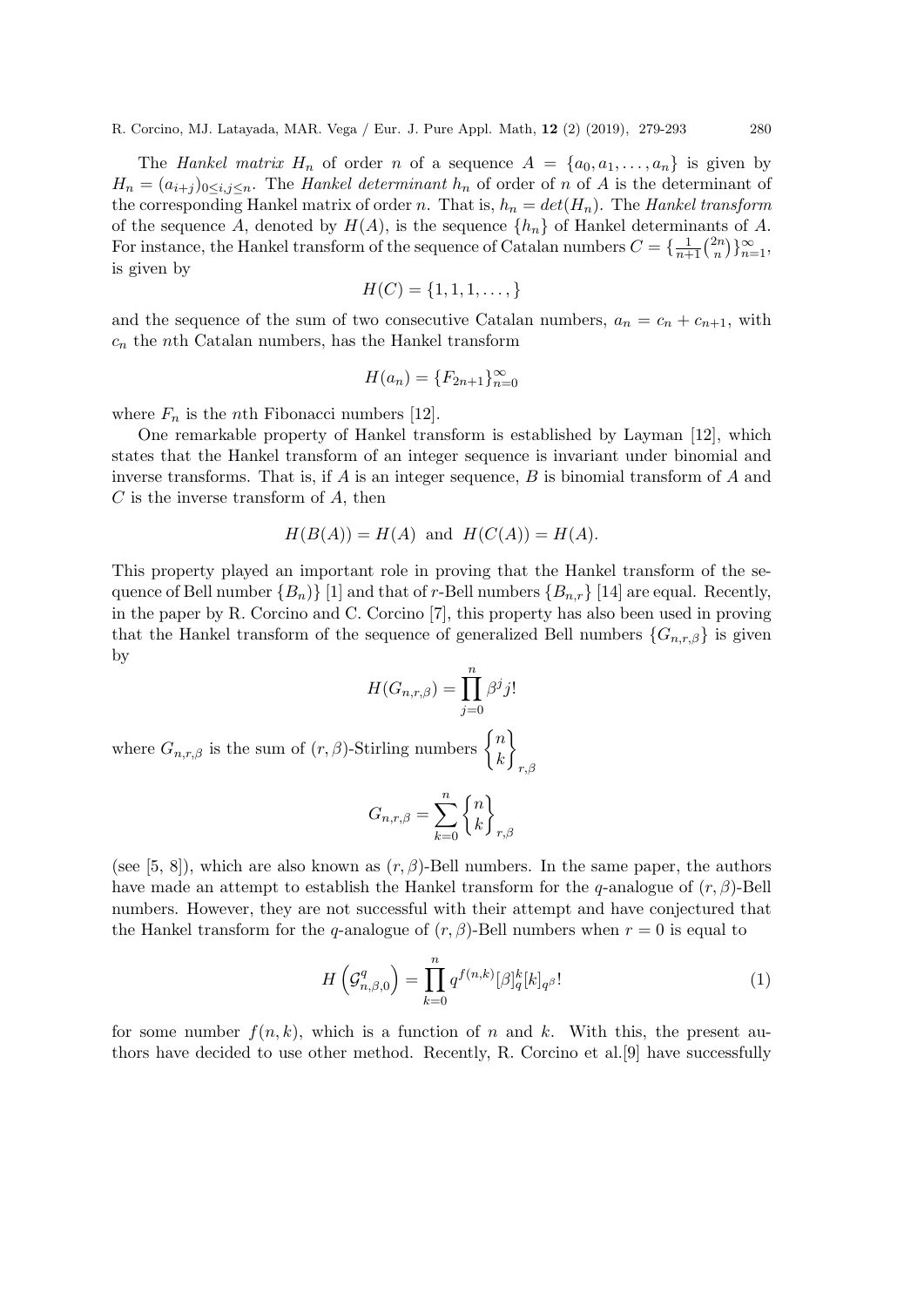established the Hankel transform for the q-analogue of noncentral Bell numbers. This motivates the present authors to use this method to establish the Hankel transform for the q-analogue of  $(r, \beta)$ -Bell numbers  $G_{n,r,\beta}$ . It is important to note that the numbers  $G_{n,r,\beta}$  are equivalent to the r-Dowling numbers  $D_{m,r}(n)$ , which are defined as the sum of r-Whitney numbers of the second kind, denoted by  $W_{m,r}(n, k)$ . That is,

$$
D_{m,r}(n) = \sum_{k=0}^{n} W_{m,r}(n,k).
$$

The term "r-Dowling numbers" was introduced by Cheon and Jung [3].

# 2. A q-Analogue of  $W_{m,r}(n,k)$ : Second Form

A q-analogue of both kinds of Stirling numbers was first defined by Carlitz in [2]. The second kind of which, known as q-Stirling numbers of the second kind, is defined in terms of the following recurrence relation

$$
S_q[n,k] = S_q[n-1,k-1] + [k]_q S_q[n-1,k]
$$
\n(2)

in connection with a problem in abelian groups, such that when  $q \to 1$ , this gives the triangular recurrence relation for the classical Stirling numbers of the second kind  $S(n, k)$ 

$$
S(n,k) = S(n-1,k-1) + kS(n-1,k).
$$
\n(3)

A different way of defining q-analogue of Stirling numbers of the second kind has been adapted in the paper by [10] which is given as follows

$$
S_q[n,k] = q^{k-1} S_q[n-1,k-1] + [k]_q S_q[n-1,k].
$$
\n(4)

This type of q-analogue gives the Hankel transform of q-exponential polynomials and numbers which are certain  $q$ -analogue of Bell polynomials and numbers. Recently, a  $q$ analogue of  $r$ -Whitney numbers of the second kind was defined by Corcino and Can ete [6] parallel to the definition for q-analogue of noncentral Stirling numbers of the second kind as follows:

**Definition 1.** For non-negative integers n and k, and real number a, a q-analogue  $W_{m,r}[n,k]_q$ of  $W_{m,r}(n, k)$  is defined by

$$
W_{m,r}[n,k]_q = q^{m(k-1)+r} W_{m,r}[n-1,k-1]_q + [mk+r]_q W_{m,r}[n-1,k]_q.
$$
 (5)

where  $W_{m,r}[0,0]_q = 1$ ,  $W_{m,r}[n,k]_q = 0$  for  $n < k$  or  $n, k < 0$  and  $[t - k]_q = \frac{1}{q^k}$  $\frac{1}{q^k}([t]_q - [k]_q).$ 

**Remark 1.** When  $m = 1$  and  $r = 0$ , the relation (5) reduces to (4). This implies that

$$
W_{1,0}[n,k]_q = S_q[n,k].
$$
\n(6)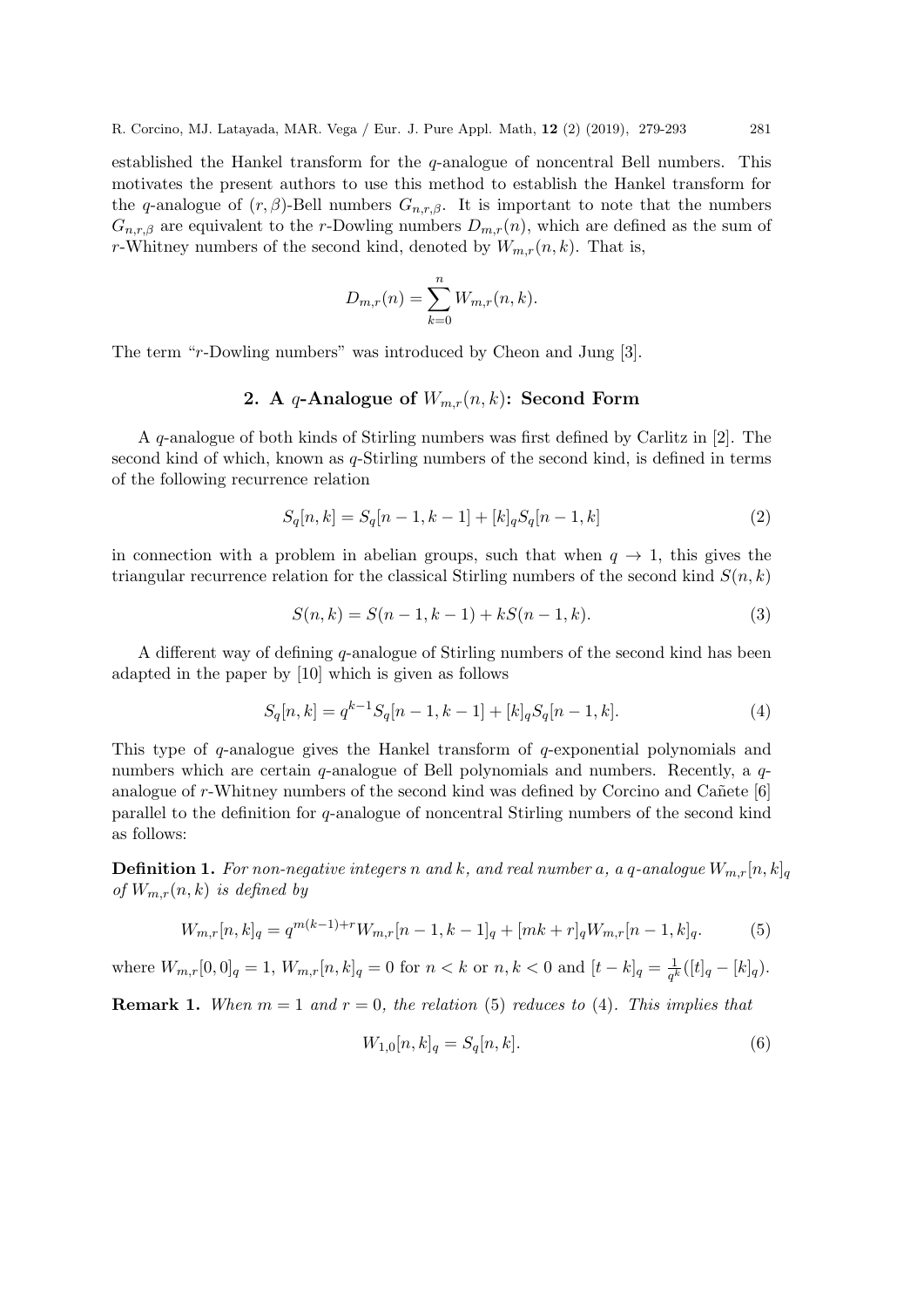The q-analogue  $W_{m,r}[n, k]_q$  satisfies the following properties:

Vertical and Horizontal Recurrence Relations

$$
W_{m,r}[n+1,k+1]_q = q^{mk+r} \sum_{j=k}^n [m(k+1) + r]_q^{n-j} W_{m,r}[j,k]_q; \tag{7}
$$

$$
W_{m,r}[n,k]_q = \sum_{j=0}^{n-k} (-1)^j q^{-r-m(k+j)} \frac{r_{k+j+1,q}}{r_{k+1,q}} W_{m,r}[n+1,k+j+1]_q; \quad (8)
$$

Horizontal Generating Function

$$
\sum_{k=0}^{n} W_{m,r}[n,k]_q[t-r|m]_{k,q} = [t]_q^n.
$$
\n(9)

Explicit Formula

$$
W_{m,r}[n,k]_q = \frac{1}{[k]_q^{m}! [m]_q^k} \sum_{j=0}^k (-1)^{k-j} q^{m\binom{k-j}{2}} \begin{bmatrix} k \\ j \end{bmatrix}_{q^m} [jm+r]_q^n \tag{10}
$$

$$
= \frac{1}{[k]_{q^m}![m]_q^k} \left[ \Delta_{q^m,m}^k [x+r]_q^n \right]_{x=0} \tag{11}
$$

Exponential Generating Function

$$
\sum_{n\geq 0} W_{m,r}[n,k]_q \frac{[t]_q^n}{[n]_q!} = \frac{1}{[k]_q m! [m]_q^k} \Big[ \Delta_{q^m,m^k} e_q \big( [x+jm+r]_q[t]_q \big) \Big]_{x=0}.
$$
 (12)

Rational Generating Function

$$
\Psi_k(t) = \sum_{n \ge k} W_{m,r}[n,k]_q[t]_q^n = \frac{q^{m\binom{k}{2}+kr}[t]_q^k}{\prod_{j=0}^k (1-[mj+r]_q[t]_q)}.
$$

Explicit Formula in Symmetric Function Form

$$
W_{m,r}[n,k]_q = q^{m {k \choose 2} + kr} \sum_{S_1 + S_2 + \dots + S_k = n - kj = 0} \prod_{0 \le j_1 \le j_2 \le \dots + j_{n-k} \le k}^{k} [mj + r]_q^{S_j}
$$

$$
= \sum_{0 \le j_1 \le j_2 \le \dots + j_{n-k} \le k} q^{m {k \choose 2} + kr} \prod_{i=1}^{n-k} [mj + r]_q.
$$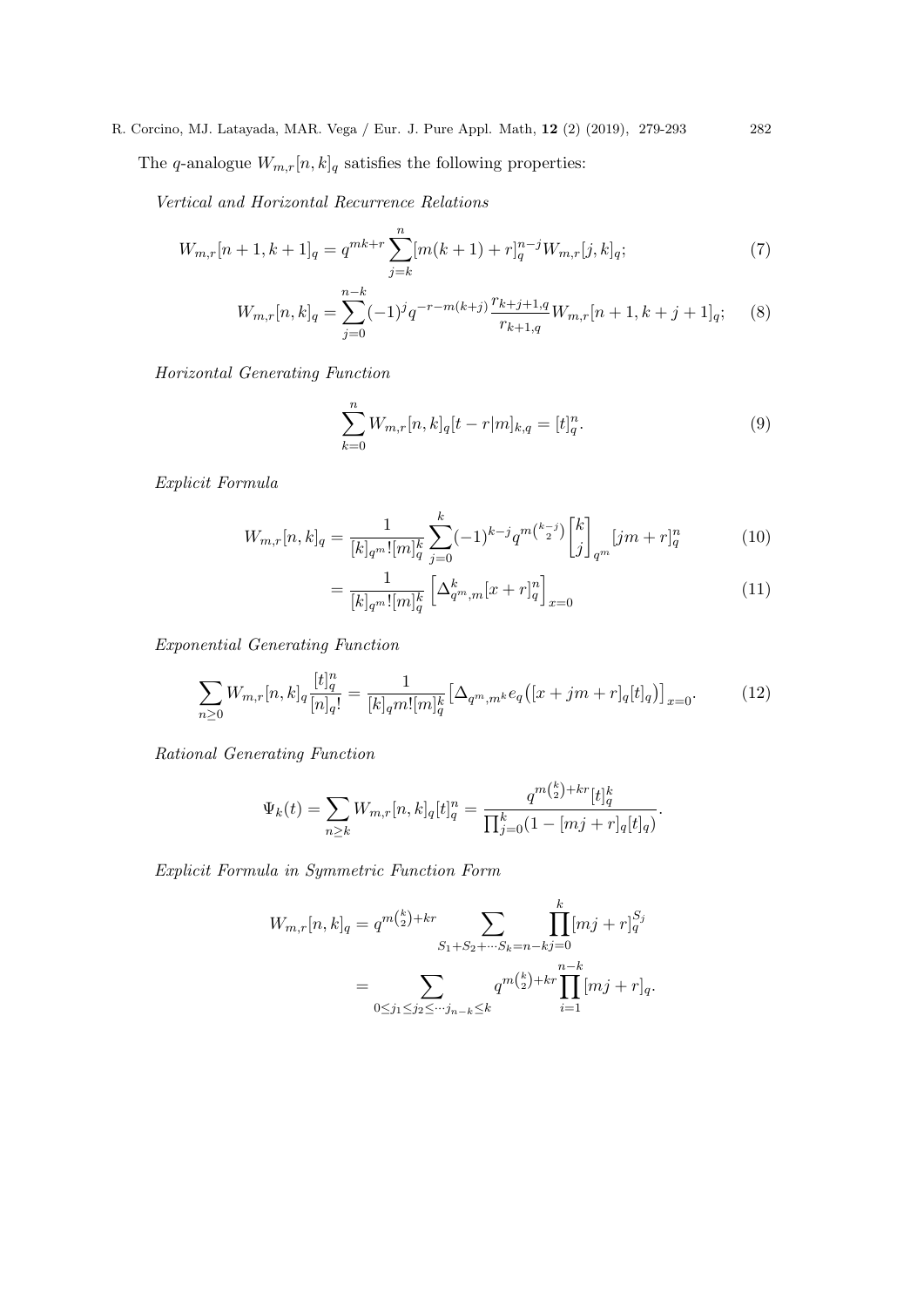We now define another form of  $q$ -analogue of  $r$ -Whitney numbers of the second, denoted by  $W_{m,r}^*[n,k]_q$ , as follows

$$
W_{m,r}^*[n,k]_q := q^{-kr-m\binom{k}{2}} W_{m,r}[n,k]_q.
$$

Hence,

$$
W_{m,r}^*[n,k] = \sum_{0 \le j_1 \le j_2 \le \dots \le j_{n-k} \le k} \prod_{i=1}^{n-k} [mj_i + r]_q.
$$
 (13)

All other properties parallel to those of  $W_{m,r}[n, k]_q$  can easily be established by imbedding the factor  $q^{-kr-m{k \choose 2}}$  in the derivations or multiply directly to the resulting identities/formula.

**Definition 2.** [13] An A-tableau is a list  $\phi$  of column c of a Ferrer's diagram of a partition  $\lambda$ (by decreasing order of length) such that the lengths |c| are part of the sequence  $A =$  $(r_i)_{i>0}$ , a strictly increasing sequence of nonnegative integers.

Let  $\omega$  be a function from the set of nonnegative integers N to a ring K. Suppose  $\Phi$  is an A-tableau with l columns of lengths  $|c| \leq h$ . We use  $T_r^A(h, l)$  to denote the set of such A-tableaux. Then, we set

$$
\omega_A(\Phi) = \prod_{c \in \Phi} \omega(|c|).
$$

Note that  $\Phi$  might contain a finite number of columns whose lengths are zero since  $0 \in$  $A = \{0, 1, 2, \ldots, k\}$  and if  $\omega(0) \neq 0$ .

From this point onward, whenever an A-tableau is mentioned, it is always associated with the sequence  $A = \{0, 1, 2, \ldots, k\}.$ 

We are now ready to mention the following theorem.

**Theorem 1.** Let  $\omega : N \to K$  denote a function from N to a ring K (column weights according to length) which is defined by  $\omega(|c|) = [m|c| + r]_q$  where r is a complex number, and |c| is the length of column l of an A-tableau in  $T_r^A(k, n - k)$ . Then

$$
W_{m,r}^*[n,k] = \sum_{\phi \in T_r^A(k,n-k)} \prod_{c \in \phi} \omega(|c|).
$$

*Proof.* Let  $\Phi \in T_r^A(k, n - k)$ . This means that  $\Phi$  has exactly  $n - k$  columns say  $c_1, c_2, \cdots, c_{n-k}$  whose lengths are  $j_1, j_2, \cdots, j_{n-k}$ , respectively. Now, for each column  $c_i \in \Phi, i = 1, 2, 3, \cdots, n - k$ , we have  $|c_i| = j_i$  and

$$
\omega(|c_i|) = [m|j_i| + r]_q.
$$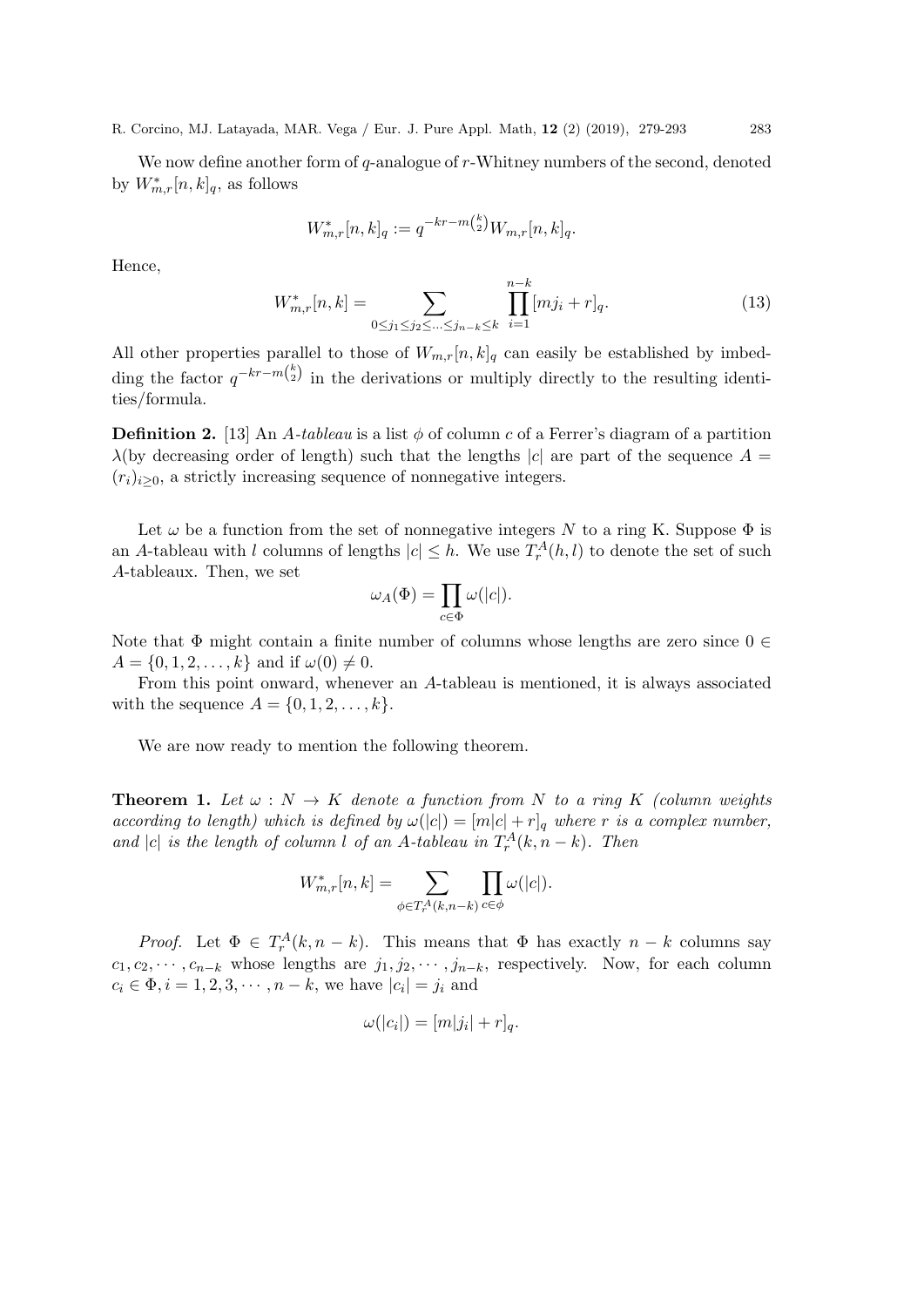Then

$$
\prod_{c \in \Phi} \omega(|c|) = \prod_{i=1}^{n-k} \omega(|c_i|) = \prod_{i=1}^{n-k} [m|j_i| + r]_q.
$$

Since  $\Phi \in T_r^A(k, n-k)$ , then

$$
\sum_{\Phi \in T_r^A(k, n-k)} \prod_{c \in \Phi} \omega(|c|) = \sum_{0 \le j_1 \le j_2 \le \dots \le j_{n-k} \le k} \prod_{c \in \Phi} \omega(|c|)
$$

$$
= \sum_{0 \le j_1 \le j_2 \le \dots \le j_{n-k} \le k} \prod_{i=1}^{n-k} [m|j_i| + r]_q
$$

$$
= W_{m,r}^*[n, k].
$$

 $\Box$ 

Suppose that for some numbers  $r_1$  and  $r_2$ , we have  $r = r_1 + r_2$ . Then, equation (13) yields

$$
W_{m,r}^*[n,k]_q = \sum_{0 \le j_1 \le j_2 \le \dots \le j_{n-k} \le k} \prod_{i=1}^{n-k} [(mj_i + r_1) + r_2]_q.
$$

That is, for any  $\phi \in T_r^A(k, n-k)$ ,

$$
\omega_A(\phi) = \prod_{c \in \phi} [(mj_i + r_1) + r_2]_q,
$$

where  $|c| \in \{0, 1, 2, \ldots, k\}$ . Note that the weight of each column of  $\phi$  can be considered as a finite sum with additive constant  $r_2$ , that is, for each  $c \in \phi$ , we can write

$$
\omega(|c|) = \frac{1}{q^{r_2}}(\omega^*(|c|) + [r_2]_q),\tag{14}
$$

where  $\omega^*(|c|) = [m|c| + r_1]_q$ . The following theorem determines how an additive constant affects the recurrence formula for  $W_{m,r}[n, k]_q$ . From Theorem 1,

$$
W_{m,r}^*[n,k]_q = \sum_{\phi \in T_r^A(k,n-k)} \omega_A(\phi) = \sum_{\phi \in T_r^A(k,n-k)} \prod_{c \in \phi} \omega(|c|)
$$

where

$$
\omega_A(\phi) = \prod_{c \in \phi} [m|c| + r]_q, \text{ where } |c| \in \{0, 1, ..., k\}
$$

$$
= \prod_{i=1}^{n-k} [mj_i + r]_q, \text{ where } j_i \in \{0, 1, ..., k\}.
$$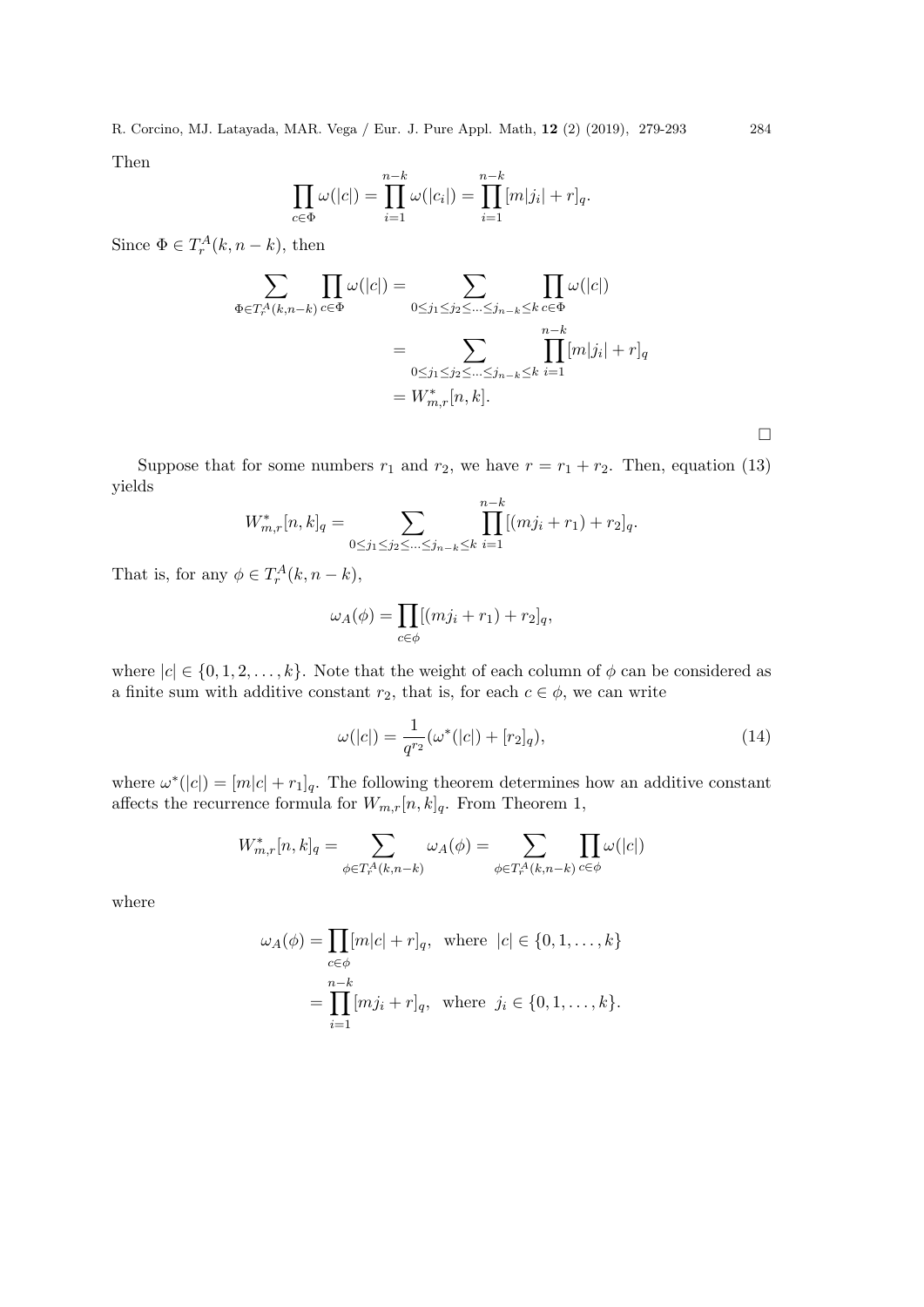$$
\omega_A(\phi) = \prod_{i=1}^{n-k} \frac{1}{q^{r_2}} (\omega^*(j_i) + [r_2]_q), \text{ where } \omega^*(j_i) = [mj_i + r_1]_q
$$
  
\n
$$
= q^{-(n-k)r_2} (\omega^*(j_1) + [r_2]_q) (\omega^*(j_2) + [r_2]_q) \cdots (\omega^*(j_{n-k}) + [r_2]_q))
$$
  
\n
$$
= q^{-(n-k)r_2} \sum_{l=0}^{n-k} ([r_2]_q)^{n-k-l} \sum_{j_1 \le j_1 \le j_2 \le \dots \le j_l \le j_{n-k}} \prod_{i=1}^l \omega^*(j_i).
$$

Suppose  $B_{\phi}$  is the set of all A-tableaux corresponding to  $\phi$  such that for each  $\psi \in B_{\phi}$ , either

- $\psi$  has no column whose weight is  $[r_2]_q$ , or
- $\psi$  has one column whose weight is  $[r_2]_q$ , or

. . .

 $\psi$  has two columns whose weights are  $[r_2]_q$ , or

$$
\psi
$$
 has  $(n - k)$  columns whose weights are  $[r_2]_q$ .

Then, we may write

$$
\omega_A(\phi)=\sum_{\psi\in B_\phi}\omega_A(\psi).
$$

Now, if l columns in  $\psi$  have weights other than  $[r_2]_q$ , then

$$
\omega_A(\psi) = \prod_{c \in \psi} \omega^*(|c|) = q^{-(n-k)r_2} ([r_2]_q)^{n-k-r} \prod_{i=1}^r \omega^*(q_i)
$$

where  $q_1, q_2, \ldots, q_r \in \{j_1, j_2, \ldots, j_{n-k}\}.$  Note that for each l, there corresponds

$$
\binom{n-k}{l}
$$

tableaux with l columns having weights  $\omega^*(j_i) = [mj_i + r_1]_q$ . It can be easily verified that,

$$
|T_r^A(k, n-k)| = \binom{(n-k)+k}{n-k} = \binom{n}{n-k} = \binom{n}{k}.
$$

Thus,  $\forall \phi \in T_r^A(k, n - k)$ ,  $B_\phi$  contains a total of

$$
\binom{n}{k}\binom{n-k}{l}
$$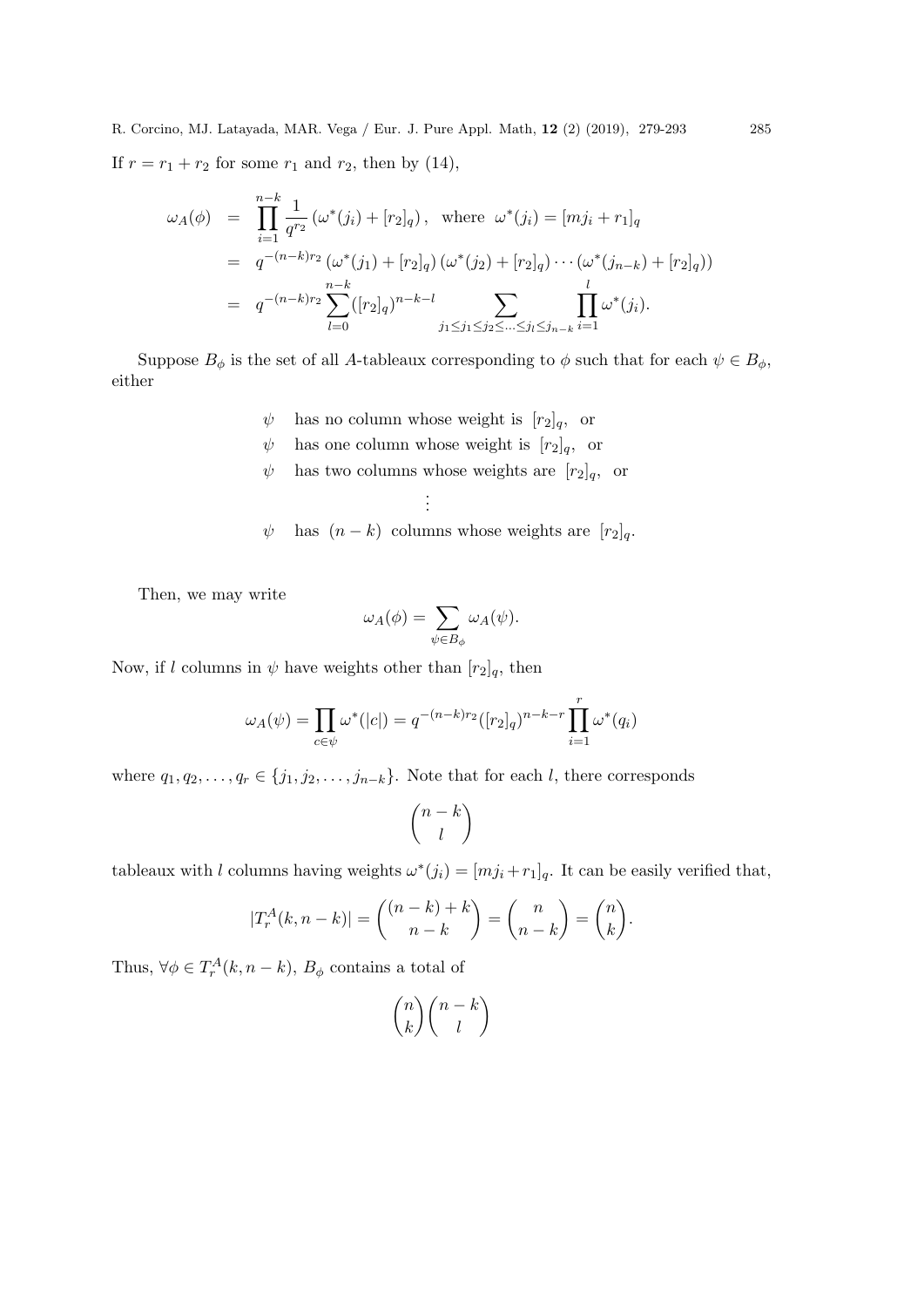tableaux with l columns of weights  $\omega^*(j_i)$ . However, only  $\binom{l+k}{l}$  $\binom{+k}{l}$  tableaux with l columns in  $B_{\phi}$  are distinct. Hence, every distinct tableaux  $\psi$  with l columns of weights other than  $[r_2]_q$  appears

$$
\frac{\binom{n}{k}\binom{n-k}{l}}{\binom{l+k}{l}}=\binom{n}{l+k}
$$

times in the collection. Thus,

$$
\sum_{\phi \in T_r^A(k, n-k)} \omega_A(\phi) = \sum_{l=0}^{n-k} \binom{n}{l+k} q^{-(n-k)r_2} ([r_2]_q)^{n-k-l} \sum_{\varphi \in \bar{B}_l} \prod_{c \in \varphi} \omega^*(|c|)
$$

where  $\bar{B}_l$  denotes the set of all tableaux  $\varphi$  having l columns of weights  $\omega^*(j_i) = [mj_i + r_1]_q$ . Reindexing the double sum, we get

$$
\sum_{\phi\in T_r^A(k,n-k)}\omega_A(\phi)=\sum_{j=k}^n\binom{n}{j}q^{-nr_2}([r_2]_q)^{n-j}\sum_{\varphi\in \bar{B}_{j-k}}\prod_{c\in \varphi}\omega^*(|c|)
$$

where  $\bar{B}_{j-k}$  is the set of all tableaux  $\varphi$  with  $j-k$  columns of weights  $\omega^*(j_i) = [mj_i + r_1]_q$ for each  $i = 1, 2, ..., j - k$ . Clearly  $\bar{B}_{j-k} = T_{r_1}^A(k, j - k)$ . Hence,

$$
\sum_{\phi \in T_r^A(k,n-k)} \omega_A(\phi) = \sum_{j=k}^n \binom{n}{j} q^{-nr_2} ([r_2]_q)^{n-j} \sum_{\varphi \in T_{r_1}^A(k,j-k)} \omega_A(\varphi).
$$

Applying Theorem 1, we obtain the following theorem.

**Theorem 2.** The q-analogue  $W_{m,r}^*[n, k]_q$  satisfies the following identity

$$
W_{m,r}^*[n,k]_q = \sum_{j=k}^n (-1)^{n-j} \binom{n}{j} q^{-nr_2} [r_2]_q^{n-j} W_{m,r_1}^*[j,k]_q
$$

where  $r = r_1 + r_2$  for some numbers  $r_1$  and  $r_2$ .

Suppose

- $\phi_1$  is a tableau with  $k s$  columns whose lengths are in the set  $\{0, 1, \ldots, s\}$ , and
- $\phi_2$  be a tableau with  $n k j$  columns whose lengths are in the set  $\{s+1, s+2, \ldots, s+j+1\}$

Then

$$
\phi_1 \in T^{A_1}(s, k-s)
$$
 and  $\phi_2 \in T^{A_2}(j, n-k-j)$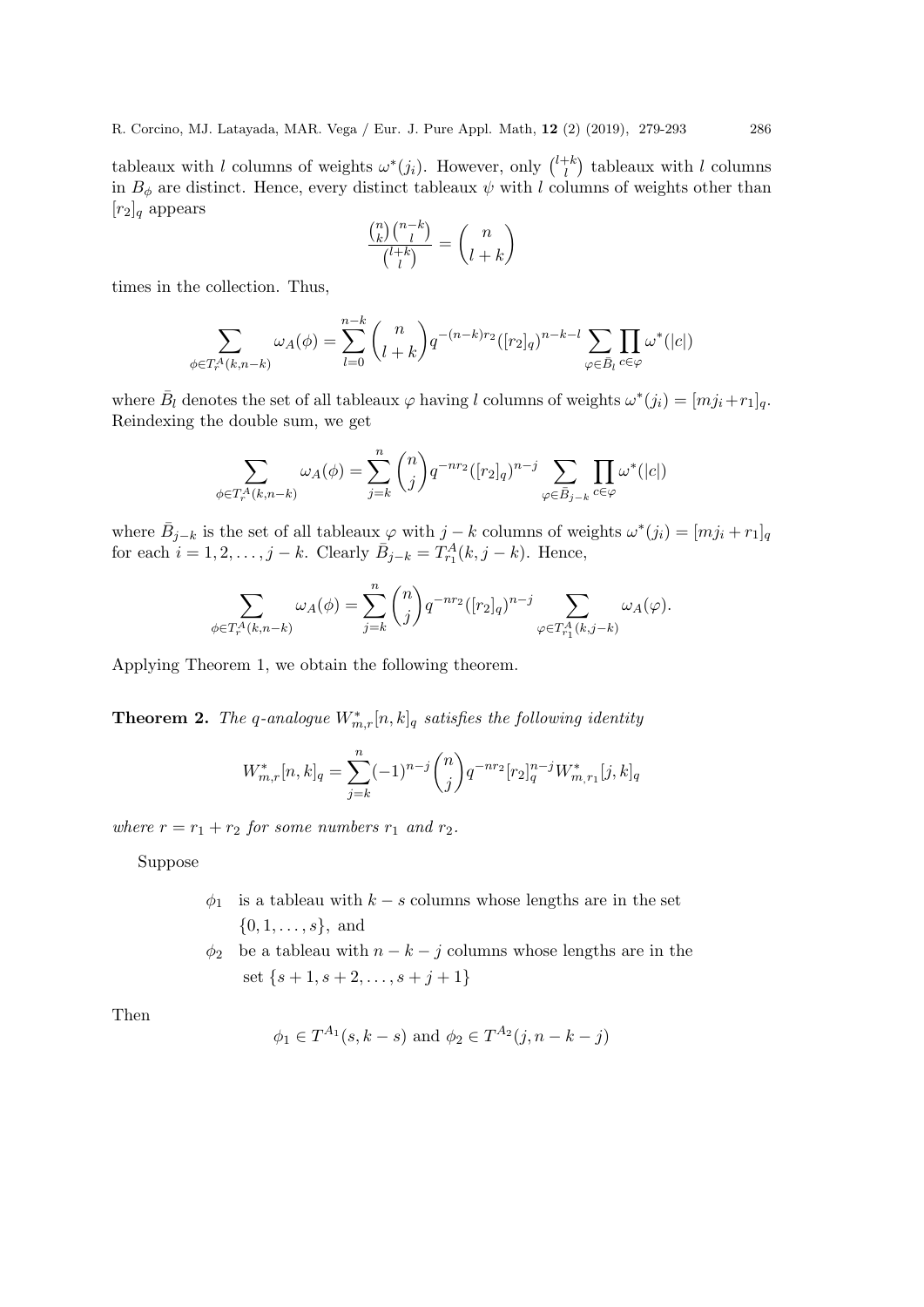where  $A_1 = \{0, 1, ..., s\}$  and  $A_2 = \{s + 1, s + 2, ..., s + j + 1\}$ . Notice that by joining the columns of  $\phi_1$  and  $\phi_2$ , we obtain an A-tableau  $\phi$  with  $n-s-j$  columns whose lengths are in the set  $A = A_1 \cup A_2 = \{0, 1, \ldots, s + j + 1\}$ . That is,  $\phi \in T^A(s + j + 1, n - s - j)$ . Then,

$$
\sum_{\phi \in T^{A}(s+j+1,n-s-j)} \omega_{A}(\phi) = \sum_{k=s}^{n-j} \left\{ \sum_{\phi_{1} \in T^{A_{1}}(s, k-s)} \omega_{A_{1}}(\phi_{1}) \right\} \left\{ \sum_{\phi_{2} \in T^{A_{2}}(j, n-k-j)} \omega_{A_{2}}(\phi_{2}) \right\}.
$$

Note that

$$
\sum_{\phi_2 \in T^{A_2}(j, n-k-j)} \omega_{A_2}(\phi_2) = \sum_{\phi_2 \in T^{A_2}(j, n-k-j)} \prod_{c \in \phi_2} [m|c| + r]_q
$$
\n
$$
= \sum_{s+1 \le g_1 \le \dots \le g} \prod_{n-k-j \le s+j+1}^{n-k-j} [mg_i + r]_q
$$
\n
$$
= \sum_{0 \le g_1 \le \dots \le g} \prod_{n-k-j \le j}^{n-k-j} [mg_i + m(s+1) + r]_q.
$$

Thus,

$$
\sum_{0 \le g_1 \le \dots \le g_{n-s-j} \le s+j+1} \prod_{i=1}^{n-s-j} [mg_i + r]_q
$$

$$
= \sum_{k=s}^{n-j} \left\{ \sum_{0 \le g_1 \le \dots \le g_{k-s} \le s} \prod_{i=1}^{k-s} [mg_i + r]_q \right\} \left\{ \sum_{0 \le g_1 \le \dots \le g_{n-k-j} \le j} \prod_{i=1}^{n-k-j} [mg_i + m(s+1) + r]_q \right\}.
$$

By (13), we obtain the following theorem.

**Theorem 3.** The q-analogue  $W_{m,r}^*[n, k]$  satisfies the following convolution-type identity

$$
W_{m,r}^*[n+1,s+j+1]_q = \sum_{k=0}^n W_{m,r}^*[k,s]_q W_{m,r+m(s+1)}^*[n-k,j]_q.
$$

The next theorem provides another form of convolution-type identity.

**Theorem 4.** The q-analogue  $W_{m,r}^*[n, k]_q$  satisfies the following second form of convolution formula

$$
W_{m,r}^*[s+j,n]_q = \sum_{k=s}^{n-j} W_{m,r}^*[s,k]_q W_{m,r+mk}^*[j,n-k]_q.
$$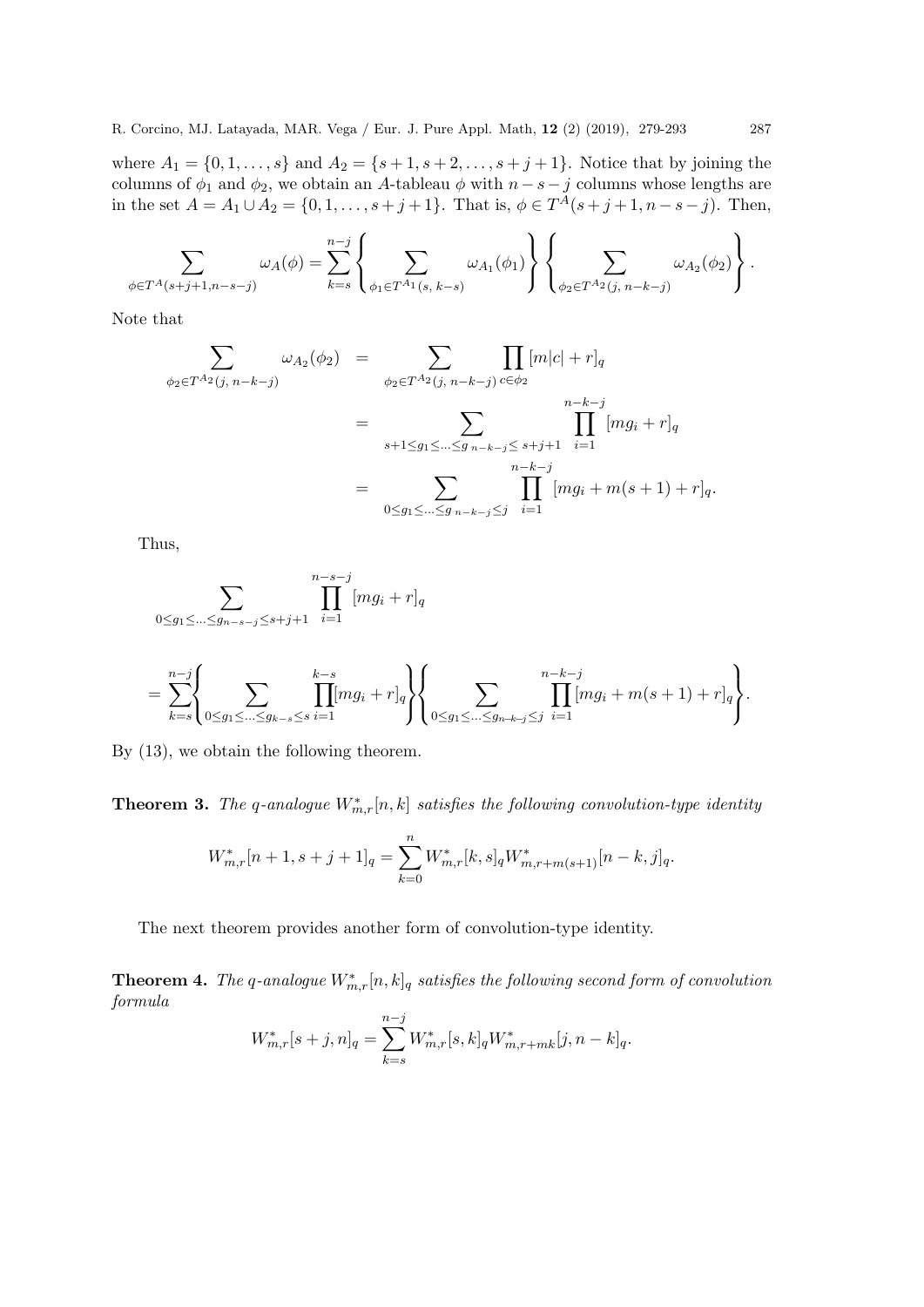Proof. Let

- $\phi_1$  be a tableau with s k columns whose lengths are in  $A_1 = \{0, 1, \ldots, k\},\$ and
- $\phi_2$  be a tableau with  $j n + k$  columns whose lengths are in  $A_2 = \{k, k+1, \ldots, n\}.$

Then  $\phi_1 \in T^{A_1}(k, s - k)$  and  $\phi_2 \in T^{A_2}(n - k, j - n + k)$ . Using the same argument above, we can easily obtain the convolution formula.  $\Box$ 

## 3. (q, r)−Dowling Number and Its Hankel Transform

In this section, we define a q-analogue of the r-Dowling numbers and obtain some combinatorial properties that will be used to establish its Hankel transform.

A q-analogue of the r-Dowling numbers, denoted by  $\widetilde{D}_{m,r}[n]_q$ , is defined by

$$
\widetilde{D}_{m,r}[n]_q = \sum_{k=0}^n \widetilde{W}_{m,r}[n,k]_q
$$

where

$$
\widetilde{W}_{m,r}[n,k]_q = q^{kr} W_{m,r}^*[n,k]_q = q^{-m\binom{k}{2}} W_{m,r}[n,k].
$$

For brevity, we use the term  $(q, r)$ -Dowling numbers for  $\widetilde{D}_{m,r}[n]_q$ .

**Remark 2.** When  $m = 1$  and  $r = 0$ , (6) yields

$$
\widetilde{W}_{1,0}[n,k]_q = q^{-\binom{k}{2}} W_{1,0}[n,k] = q^{-\binom{k}{2}} S_q[n,k] = \widetilde{S}_q[n,k].
$$
\n(15)

It follows that the  $(q, r)$ -Dowling numbers reduces to

$$
\widetilde{D}_{1,0}[n]_q = \widetilde{e}_{q,n}[1] \tag{16}
$$

where  $\tilde{e}_{q,n}[z]$  is the q-exponential polynomial in [11] defined by

$$
\widetilde{e}_{q,n}[z] = \sum_{k=0}^{n} \widetilde{S}_q[n,k] z^k.
$$
\n(17)

**Remark 3.** We recall that the Hankel transform of the q-exponential polynomial  $\tilde{e}_{q,n}[z]$ is given by

$$
H(\widetilde{e}_{q,n}(z))=q^{\binom{n+1}{3}}[0]![1]!\ldots[n]!(z)^{\binom{n+1}{2}}.
$$

It can easily be verified that the Hankel transform of

$$
\bar{e}_{q,n}[z] = \sum_{k=0}^{n} \widetilde{S}_q[n,k] z^{n-k}
$$
\n(18)

is equal to that of  $\widetilde{e}_{q,n}[z]$ .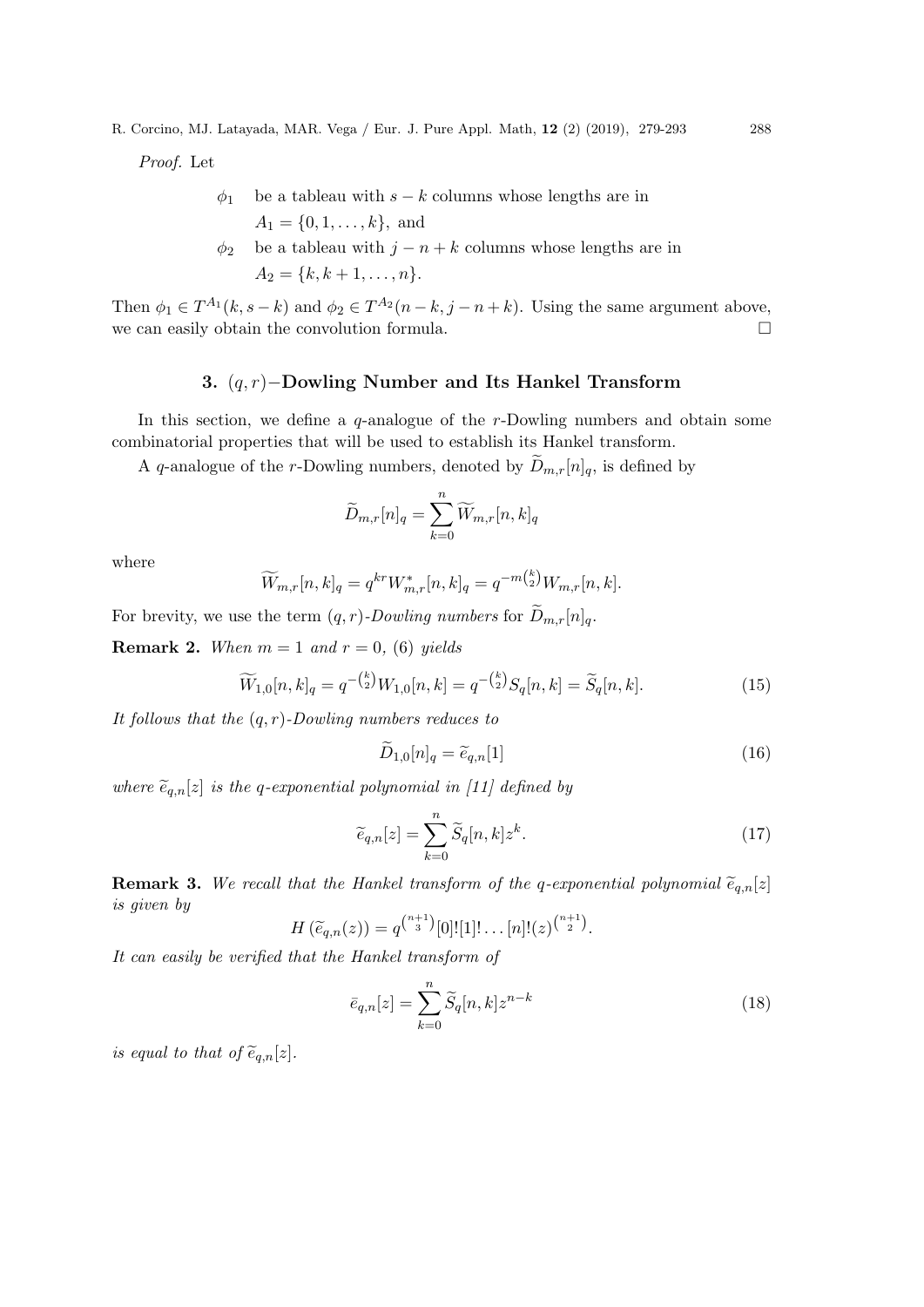Remark 4. Since

$$
W_{m,0}[n,k]_q = [m]_q^{n-k} \left\{ \frac{1}{[k]_{q^m}!} \sum_{j=0}^k (-1)^{k-j} q^{m\binom{k-j}{2}} \begin{bmatrix} k \\ j \end{bmatrix}_{q^m} [j]_{q^m}^n \right\}
$$
  
=  $[m]_q^{n-k} S_{q^m}[n,k],$ 

we have

$$
\widetilde{W}_{m,0}[n,k]_q = q^{-m\binom{k}{2}} W_{m,0}[n,k] = [m]_q^{n-k} (q^m)^{-\binom{k}{2}} S_{q^m}[n,k] = [m]_q^{n-k} \widetilde{S}_{q^m}[n,k].
$$

This implies that

$$
\widetilde{D}_{m,0}[n]_q = \sum_{k=0}^n \widetilde{W}_{m,0}[n,k]_q = \sum_{k=0}^n \widetilde{S}_{q^m}[n,k][m]_q^{n-k}.
$$
\n(19)

Thus, using Remark 3, the Hankel transform of  $\widetilde{D}_{m,0}[n]_q$  is given by

$$
H\left(\widetilde{D}_{m,0}[n]_q\right) = H\left(\overline{e}_{q^m,n}([m]_q)\right) = q^{m\binom{n+1}{3}}[0]_{q^m}![1]_{q^m}!\dots[n]_{q^m}![m]_q^{\binom{n+1}{2}}\tag{20}
$$

Clearly, when  $q \to 1$ ,  $D_{m,r}[n]_q \to D_{m,r}(n)$ , the r-Dowling numbers. By making use of Theorem 2, with  $r_1 = r - 1$  and  $r_2 = 1$  and multiplying both sides by  $q^{-kr}$ , we have

$$
\widetilde{W}_{m,r}[n,k]_q = \sum_{j=k}^n (-1)^{n-j} \binom{n}{j} q^{-n} \widetilde{W}_{m,r-1}[j,k]_q.
$$
\n(21)

Summing up both sides of (21), we have

$$
\widetilde{D}_{m,r}[n]_q = \sum_{k=0}^n \sum_{j=k}^n (-1)^{n-j} \binom{n}{j} q^{-n} \widetilde{W}_{m,r-1}[j,k]_q
$$
\n
$$
= \sum_{j=0}^n \sum_{k=0}^j (-1)^{n-j} \binom{n}{j} q^{-n} \widetilde{W}_{m,r-1}[j,k]_q
$$
\n
$$
= \sum_{j=0}^n (-1)^{n-j} \binom{n}{j} q^{-n} \sum_{k=0}^j \widetilde{W}_{m,r-1}[j,k]_q
$$
\n
$$
= \sum_{j=0}^n (-1)^{n-j} \binom{n}{j} q^{-n} \widetilde{D}_{m,r-1}[j]_q.
$$

The following theorem states formally the above recurrence relation for  $\widetilde{D}_{m,r}[n]_q.$ **Theorem 5.** The  $(q, r)$ -Dowling numbers satisfy the following relation

$$
q^{n}\widetilde{D}_{m,r}[n]_q = \sum_{j=0}^{n}(-1)^{n-j}\binom{n}{j}\widetilde{D}_{m,r-1}[j]_q.
$$
\n(22)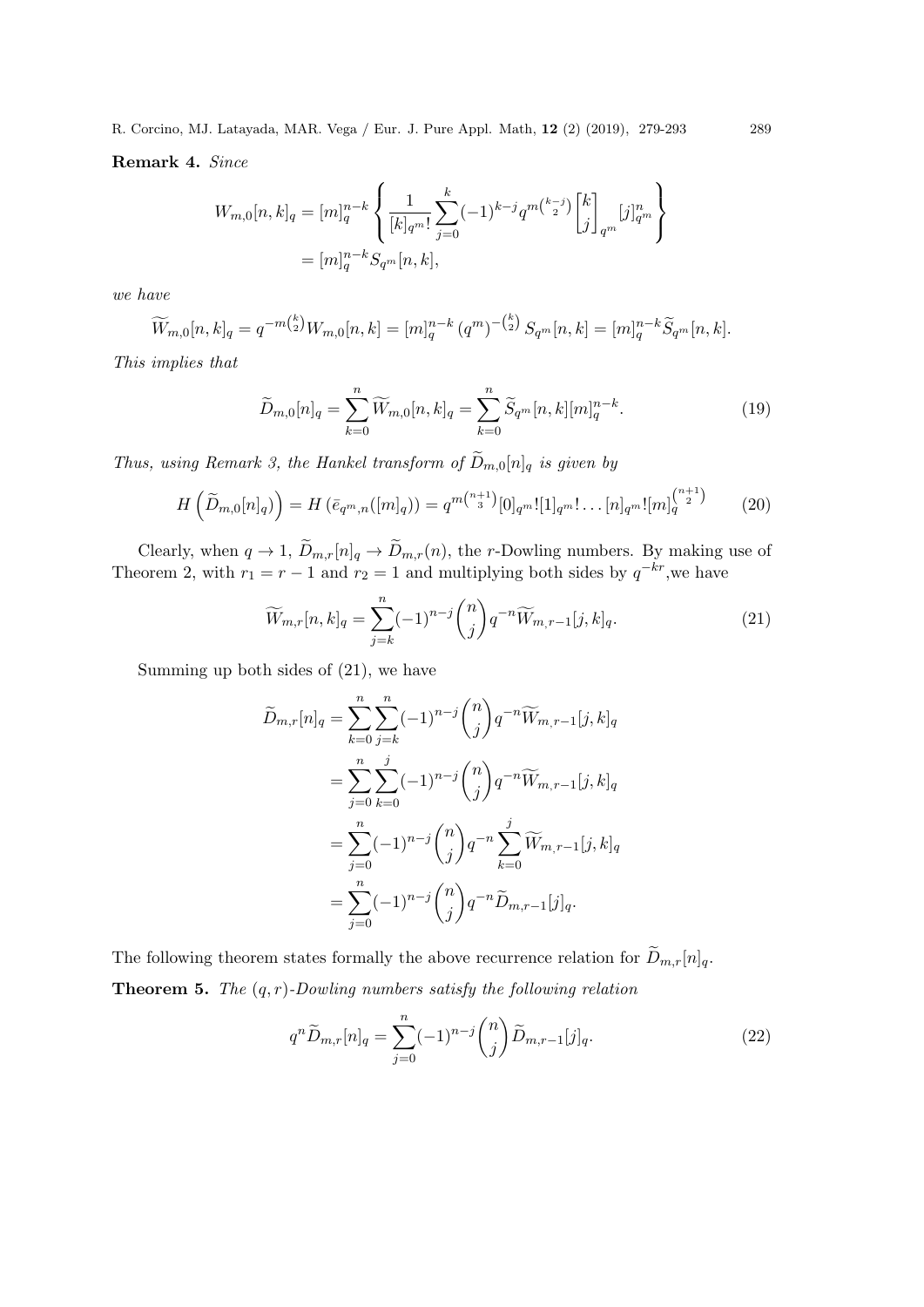The following corollary is a direct consequence of Theorem 5 which can be proved using the inversion formula by Riordan [4, 15].

**Corollary 1.** The  $(q, r)$ -Dowling numbers satisfy the following relations

$$
\widetilde{D}_{m,r-1}[n]_q = \sum_{j=0}^n \binom{n}{j} q^j \widetilde{D}_{m,r}[j]_q.
$$
\n(23)

To establish the Hankel transform of  $\widetilde{D}_{m,r}[n]_q$ , we need the concept of rising k-binomial transform by Spivey and Steil [17] as well as its property in relation to Hankel transform.

**Definition 3.** (Spivey-Steil [17]) The rising k-binomial transform R of a sequence  $A =$  ${a_n}$  is the sequence  $R(A; k) = {r_n}$ , where  $r_n$  is given by

$$
r_n = \sum_{j=0}^n \binom{n}{j} k^j a_j, \quad k \neq 0.
$$
 (24)

We use  $R(A, k)$  to denote the set of rising k-binomial transform of A. That is,  $R(A, k) = \{r_n\}.$  Then we have the following theorem by Spivey and Steil.

**Theorem 6.** (Spivey-Steil [17]) Given a sequence  $A = \{a_0, a_1, \ldots, \}$ . Let  $H(A) = \{h_n\}$ . Then

$$
H(R(A,k)) = \{a_0, 0, 0, \ldots, \}.
$$

If  $k \neq 0$ ,

$$
H(R(A,k)) = \{k^{n(n+1)}h_n\}.
$$

Now, we are ready to state the main result of the paper.

**Theorem 7.** The Hankel transform of the sequence of  $(q, r)$ -Dowling numbers  $\{\widetilde{D}_{m,r}[n]_q\}$ is given by

$$
H(\widetilde{D}_{m,r}[n]_q) = q^{m\binom{n+1}{3} - rn(n+1)}[0]_{q^m}![1]_{q^m}!\dots[n]_{q^m}![m]_q^{\binom{n+1}{2}}.
$$
\n(25)

Proof. Using equation (18) in Remark 4, we have

$$
H(\widetilde{D}_{m,0}[n]_q) = q^{m\binom{n+1}{3}}[0]_{q^m}![1]_{q^m}!\dots[n]_{q^m}![m]_q^{\binom{n+1}{2}}.
$$
\n(26)

From Corollary 1, we say that  $\tilde{D}_{m,r-1}[n]_q$  is the binomial transform of  $q^n\tilde{D}_{m,r}[n]_q$ . This means that

$$
B(q^n\widetilde{D}_{m,r}[n]_q)=\widetilde{D}_{m,r-1}[n]_q.
$$

Hence, by Layman's Theorem [12],

$$
H(B(q^n\widetilde{D}_{m,r}[n]_q)) = H(q^n\widetilde{D}_{m,r}[n]_q).
$$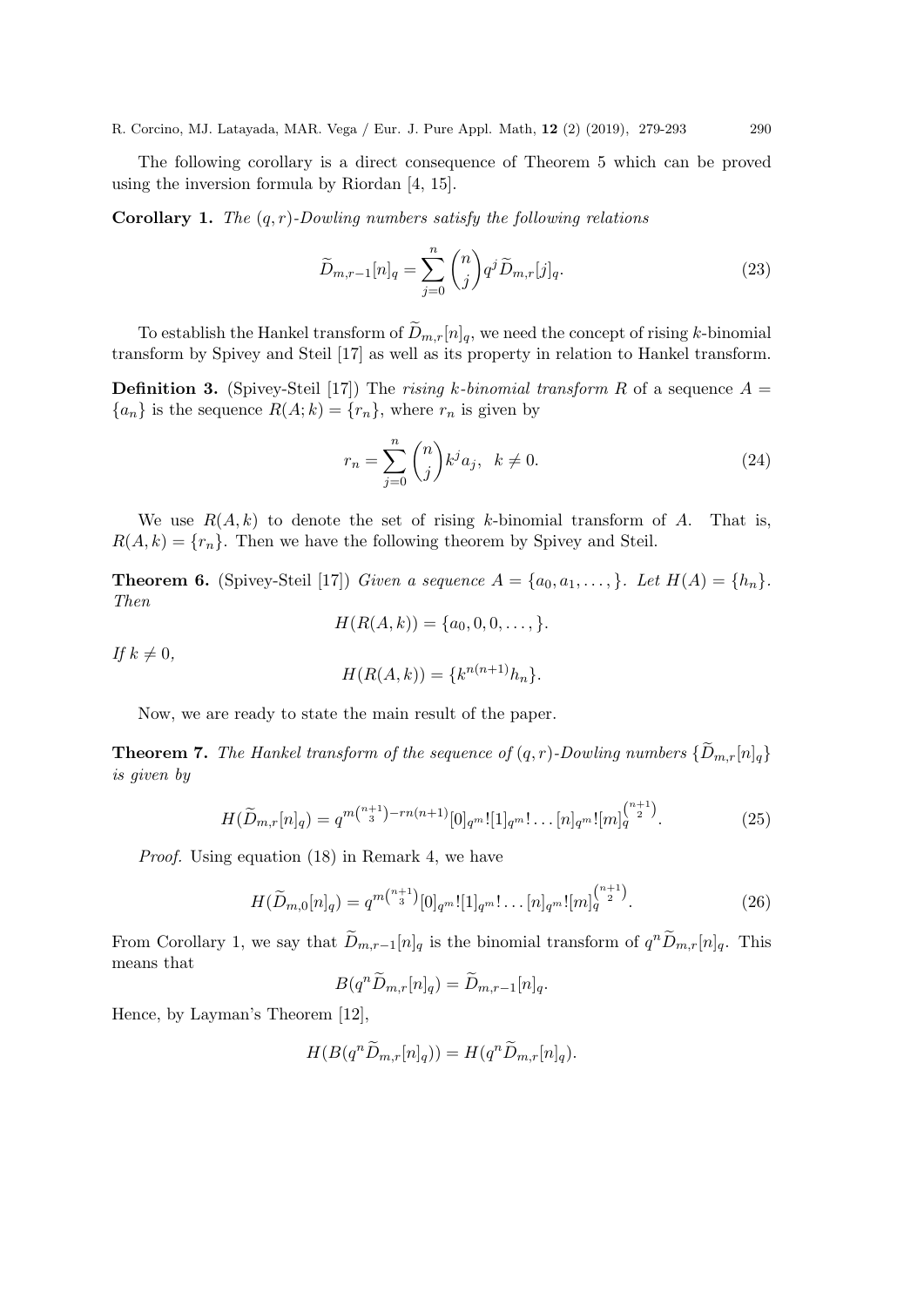That is,

$$
H(\widetilde{D}_{m,r-1}[n]_q) = H(q^n \widetilde{D}_{m,r}[n]_q).
$$

Now, Corollary 1 can also be stated as  $\widetilde{D}_{m,r-1}[n]_q$  is the rising q-binomial transform of  $\widetilde{D}_{m,r}[n]_q$ . Using Spivey-Steil Theorem, with  $A = \{\widetilde{D}_{m,r}[n]_q\}$ ,  $h_n = H(\widetilde{D}_{m,r}[n]_q)$  and  $r_n = \widetilde{D}_{m,r-1}[n]_q$ , we have

$$
H(\widetilde{D}_{m,r-1}[n]_q) = q^{n(n+1)} H(\widetilde{D}_{m,r}[n]_q).
$$

We observe that, when  $r = 1$  and using (26), we have

$$
H(\widetilde{D}_{m,1}[n]_q) = q^{-n(n+1)} H(\widetilde{D}_{m,0}[n]_q)
$$
  
=  $q^{-n(n+1)} q^{m{n+1 \choose 3}} [0]_{q^m}! [1]_{q^m}! \dots [n]_{q^m}! [m]_q^{{n+1 \choose 2}}$   
=  $q^{m{n+1 \choose 3}-n(n+1)} [0]_{q^m}! [1]_{q^m}! \dots [n]_{q^m}! [m]_q^{{n+1 \choose 2}}$ 

Also, when  $r = 2$ ,

$$
H(\widetilde{D}_{m,2}[n]_q) = q^{m\binom{n+1}{3}-2n(n+1)}[0]_{q^m}![1]_{q^m}!\dots[n]_{q^m}![m]_q^{\binom{n+1}{2}}.
$$

Continuing this argument, we obtain

$$
H(\widetilde{D}_{m,r}[n]_q) = q^{m{n+1 \choose 3} - rn(n+1)}[0]_{q^m}![1]_{q^m}!\dots[n]_{q^m}![m]_q^{{n+1 \choose 2}}
$$

**Remark 5.** When  $m = 1$ , the Hankel transform in (25) reduces to

$$
H(\widetilde{D}_{1,r}[n]_q) = q^{\binom{n+1}{3}-rn(n+1)}[0]![1]!\dots[n]!,
$$

which is exactly the Hankel transform for the q-noncentral Bell numbers in [9]. **Remark 6.** When  $q \rightarrow 1$ , the Hankel transform in (25) yields

$$
H(\widetilde{D}_{m,r}[n]_q) = [0]![1]!\dots[n]!m^{\binom{n+1}{2}},
$$

which is exactly the Hankel transform for the q-analogue of  $(r, \beta)$ -Bell numbers in [9]. Remark 7. The Hankel transform in (25) can also be written as

$$
H(\widetilde{D}_{m,r}[n]_q) = q^{m\binom{n+1}{3}} \prod_{k=0}^n q^{-2rk} [m]_q^k [k]_{q^m}!
$$

such that, when  $r = 0$ , we have

$$
H(\widetilde{D}_{m,0}[n]_q) = q^{m\binom{n+1}{3}} \prod_{k=0}^n [m]_q^k [k]_{q^m}!,
$$

which is exactly the conjectured Hankel transform in (1) with  $m = \beta$  and

$$
\prod_{k=0}^{n} f(n,k) = q^{m{n+1 \choose 3}}.
$$

 $\Box$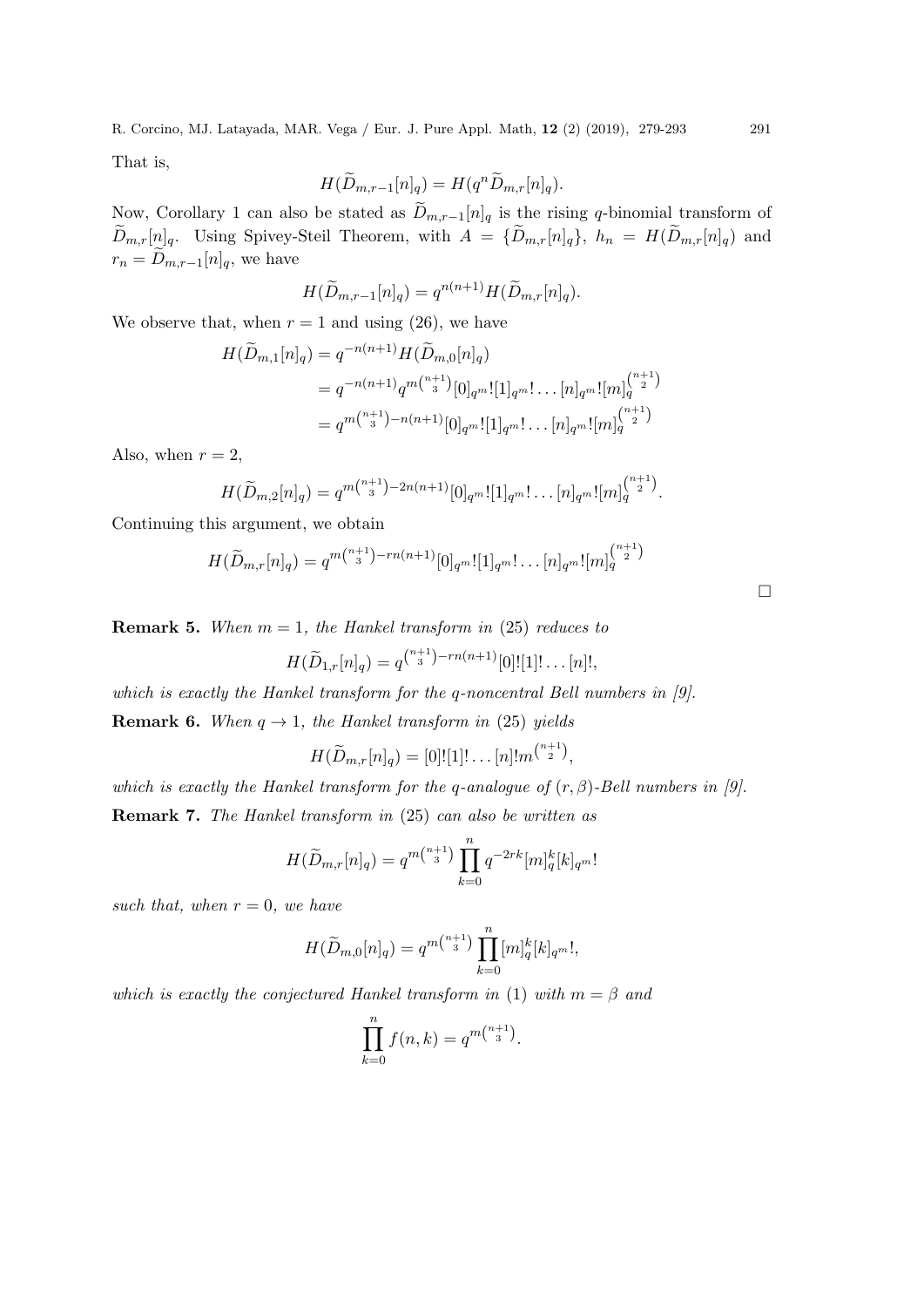#### Acknowledgements

The first author would like to thank Cebu Normal University (CNU) and the Commission on Higher Education-Grants-in-Aid for Research (CHED-GIA) for the financial support extended to this project. The second author would also like to thank the Commission on Higher Education-Faculty Development Program (CHED-FDP) for providing her financial support in pursuing Ph.D. Math Program at the Mathematics Department of MSU - Iligan Institute of Technology. Lastly, the authors would like to thank the two anonymous referees for spending their free time in reviewing our paper. Their comments and suggestions have helped a lot in improving the paper.

#### References

- [1] Aigner, M., A Characterization of the Bell Numbers, Discrete Math. 205 (1999), 207-210.
- [2] Carlitz, L., q-Bernoulli numbers and polynomials. Duke Math. J. 15 (1948) 987-1000.
- [3] Cheon, G.S. and Jung, J.H. , r-Whitney number of Dowling lattices, Discrete Math. 312(2012), 2337–2348.
- [4] Comtet, L., Advanced Combinatorics, Reidel, Dordrecht, The Netherlands, 1974.
- [5] Corcino, R.B., *The*  $(r, \beta)$ -*Stirling numbers.* Mindanao Forum. **14**(2) (1999).
- [6] Corcino, R.B. and Cañete, J.T., A q-Analogue of r-Whitney Numbers of the Second Kind, Preprint.
- [7] Corcino, R.B. and Corcino, C.B. , The Hankel Transform of Generalized Bell Numbers and Its q-Analogue, Utilitas Mathematica, 89 (2012), 297-309.
- [8] Corcino, R.B. and Corcino, C.B., and Aldema, R., Asymptotic Normality of the  $(r, \beta)$ -Stirling Numbers, Ars Combinatorics, 81 (2006), 81-96.
- [9] Corcino, C.B. , Corcino, R.B. , Ontolan, J.M. , Perez-Fernandez, C.M. , and Cantallopez, E.R. , The Hankel Transform of q-Noncentral Bell Numbers, International Journal of Mathematics and Mathematical Analysis, Volume 2015, Article ID 417327, 10 pages.
- [10] Ehrenborg, R. , The Hankel Determinant of exponential Polynomials, Amer. Math. Monthly, 107(2000), 557-560.
- [11] Ehrenborg, R. , Determinants of Involving q-Stirling Numbers, Advances in Applied Mathematics, 31(2003), 630-642.
- [12] Layman, J.W. , The Hankel transform and some of its properties, Journal of Integer Sequences 4 (2001), Article 01.1.5.